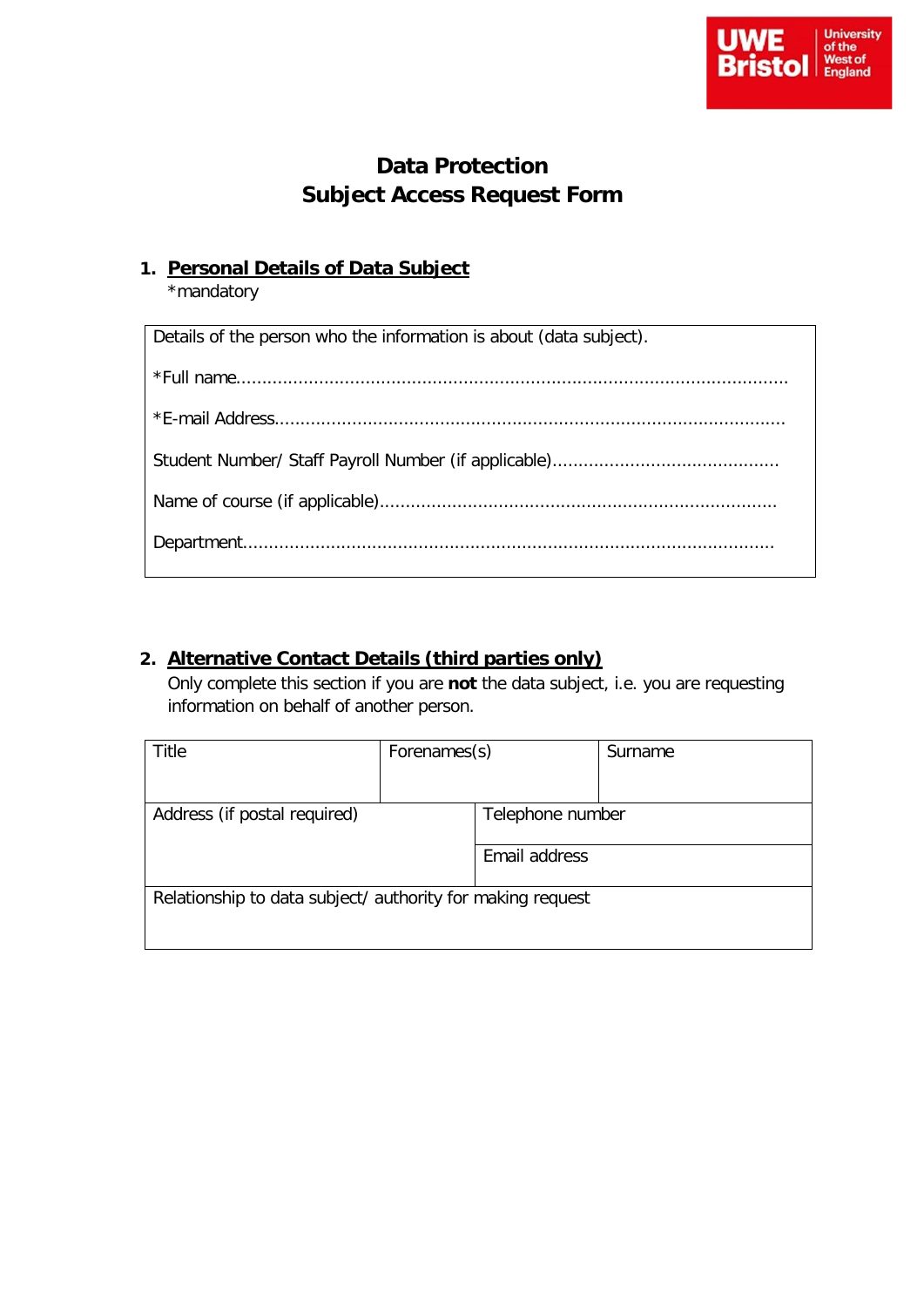

### **3. Records Required (PLEASE COMPLETE ALL SECTIONS)**

#### **A. Please tick the category/categories into which your enquiry falls.**

| Category                                               |  |
|--------------------------------------------------------|--|
| Academic marks or course work details                  |  |
| Other academic/student records                         |  |
| Disciplinary records                                   |  |
| Grievance records                                      |  |
| Other HR related documents                             |  |
| Health and medical matters                             |  |
| Political, religious or trade union information        |  |
| Personal details, e.g. name, address and date of birth |  |
| Other (please specify or describe if possible)         |  |

**B. Please describe the information you seek in as much detail as possible.**  This will help us to identify the information you require. For example, 'Information relating to me contained in the Board of Examiners meeting of …' or 'emails about me relating to x matter sent by A.N. ... between June and October 2016'.

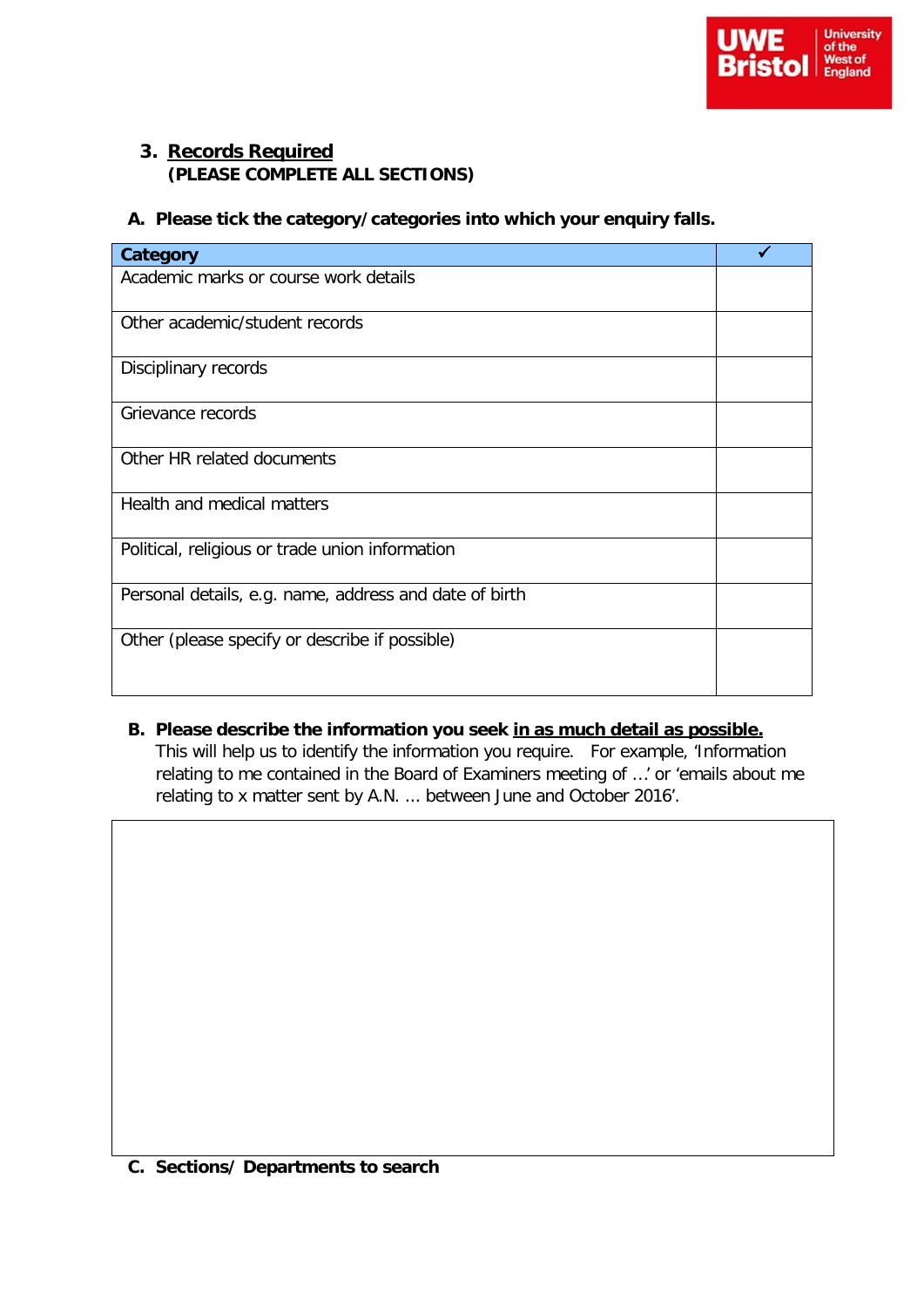

Please tick below which (if any) of the following departments the documents you are seeking may be found or which you would like us to search.

(We will endeavour to comply with your request however please note there may be circumstances where we are not obliged to supply information or we may be entitled to extend the deadline to respond.)

| Service / Department                           | <b>Search</b><br>$(\checkmark)$ |
|------------------------------------------------|---------------------------------|
| Your School / Faculty                          |                                 |
| Human Resources                                |                                 |
| Student & Academic Services                    |                                 |
| <b>Commercial Services</b>                     |                                 |
| Finance                                        |                                 |
| <b>IT Services</b>                             |                                 |
| <b>Strategic Communications and Engagement</b> |                                 |
| Student Success Service (including Library)    |                                 |
| Facilities (including Accommodation Service)   |                                 |
| Centre for Sport                               |                                 |
| Future Students (admissions)                   |                                 |
| Other(s) (please specify)                      |                                 |
|                                                |                                 |

**4. \*Identity** (Please note due to the potential disclosure of highly sensitive and personal information, we will ask for Photo ID)

If you are requesting personal data of which you are the subject you must supply:

 $\checkmark$  a photocopy/scan of proof of your identity with this form, such as passport, driving licence or University ID card

If you are requesting personal data on behalf of a subject you must describe your relationship to the subject and supply:

- (a) written signed authority of the subject, and,
- (b) A photocopy of proof of the subject's identity with this form, such as passport, driving licence or University ID card.

### **5. \*Declaration**

I certify the information provided in this form is accurate to the best of my knowledge. I accept that the University will take reasonable steps to establish identity prior to release of personal data.